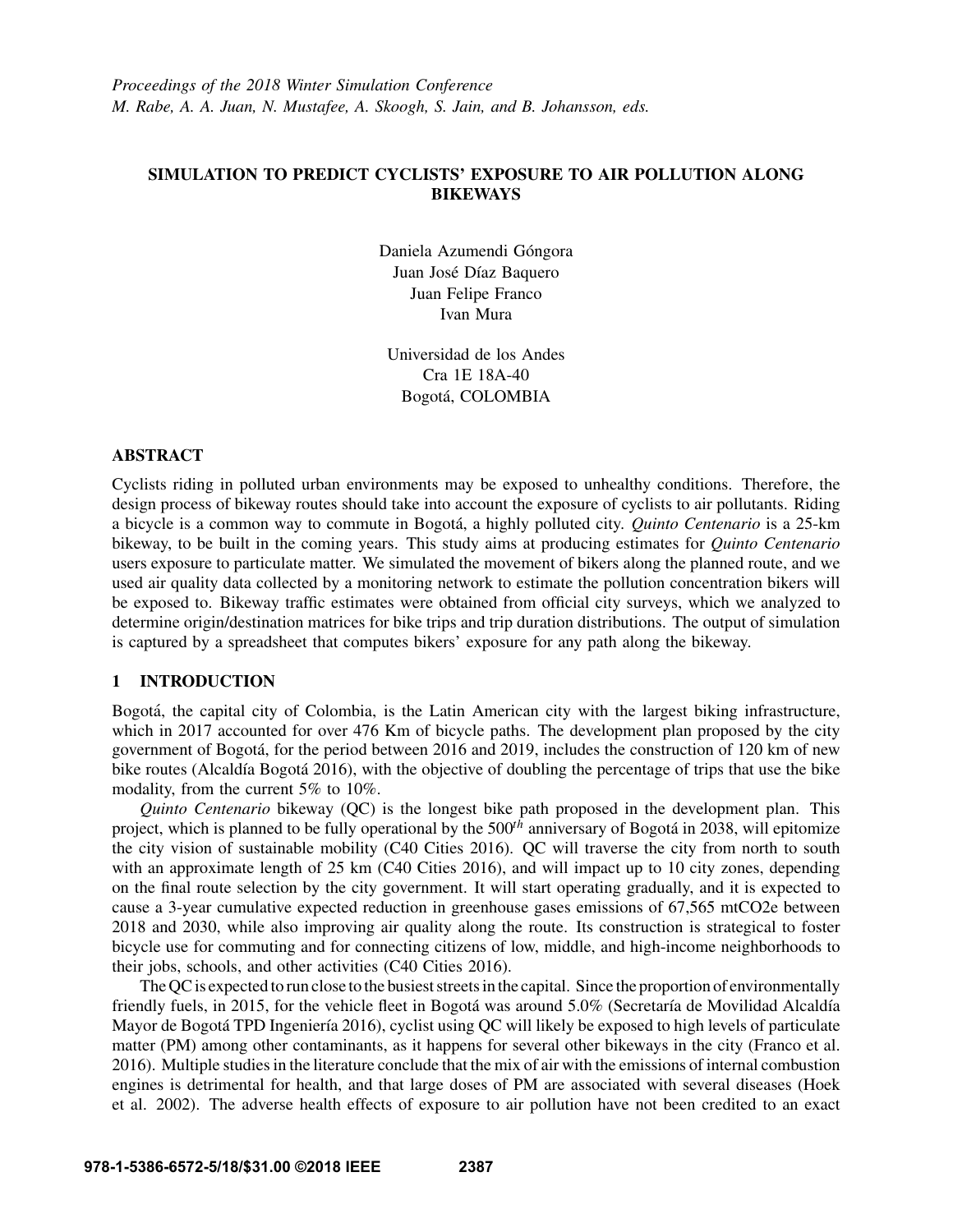contribution of different compounds or PM fractions (Int Panis et al. 2010). Nevertheless, particles in the  $PM<sub>2.5</sub>$  range (i.e. radius less than 2.5  $\mu$ *m*) are found to cause more damage to health (Pope et al. 2002) than the other fractions of the PM.

Cyclists on QC would be exposed to a permanent emission of pollutants. When performing physical activity, breathing rate can increase from about 15 times up to 40-60 times per minute (ELF 2017). This results in both a higher amount of PM entering the body and in a deeper penetration of the PM in the respiratory system (Hoek et al. 2002). Higher depositions of PM in the lungs increase the risk of suffering the negative effects of pollution (Int Panis et al. 2010), which among others include, cardiovascular, acute respiratory diseases, pneumonia and lung cancer (WHO 2017). Consequently, when evaluating health risks of transport modes (more specifically cycling policies), metrics that estimate exposure, for instance the ventilation rate (The ventilation rate is defined as the volume of gas inhaled in a person's lungs, per minute) should be also taken into consideration together with pollutant concentrations (Int Panis et al. 2010).

The aim of this study is to determine what would be the exposure to  $PM_{2.5}$  for cyclists using the QC route. This information will be useful to potential QC users, suggesting if and when the use of protective means (such as face masks) is appropriate. As well, it will provide the QC design team with a prediction of the PM exposure along the planned bikeway route, indicating which segments are entailing the highest risks on health, and thus suggesting improvement options.

To estimate exposure, we combine the simulation of QC user movements with the official air quality data collected by the Bogotá network of monitoring stations. We developed a user-friendly interface that links the output of the simulation model with the air quality data to estimate the exposure.

The rest of the document is organized as follows. In Section 2 we describe the overall methodological approach and the main data sources we use for assessing exposure. Then, in Section 3 we present the simulation model we build for predicting the sojourn time of cyclists along the bikeway and we detail about the parametrization process. In Section 4 we propose a way to evaluate exposure, which matches the recommendations of international bodies, and in Section 5 we present the results of our models. Conclusions are provided in Section 6.

### 2 METHODOLOGY

Predicting the exposure of cyclists along the bikeway requires combining two distinct types of information, i.e. the amount of time a cyclist spends in each of the segments of the bikeway she uses, and the concentration of PM2.<sup>5</sup> she will be exposed to. When joining these two pieces of information is also essential to take into consideration specific aspects of the bikeway user, such as gender and age, which affect the baseline breathing frequency.

To determine the time cyclists spend in the bikeway segments, we apply the methodology in (Banks 2000) to build a simulation model that reproduces their movements. We georeference the planned QC path, and divide it into straight segments that closely approximate the bikeway. The simulation model is parametrized with official data from the Bogota District Secretary of Mobility (SDM). The SDM conducted ´ a randomized survey (Encuesta de Movilidad, EM, hereafter) about bicycle usage in Bogota, covering more ´ than 94% of the area within the scope of the study (Secretaría de Movilidad Alcaldía Mayor de Bogotá TPD Ingeniería 2016). From the EM, we characterize the arrival process, direction, traveled distance and speed of QC users, which we use to generate the characteristics of entities moving along the simulated bikeway. The simulation model output allows predicting the average time users spend in each segment of the QC. To validate the model, we compare the expected simulated sojourn times in the QC with the actual average time cyclists spend in the current network of bicycle paths that surrounds the planned QC route.

To estimate air quality along QC segments, we used the official data provided by the Bogotá district Secretary of Environment, which since 1998 has been operating a monitoring network of 13 fixed stations that report hourly data about meteorological conditions and air pollutant (including  $PM_{2.5}$ ) concentrations. By using a Kriging simulation (Kleijnen 2009) model developed in a previous research (Rojas 2017), the data collected by the monitoring stations is interpolated to obtain the concentration values at any point of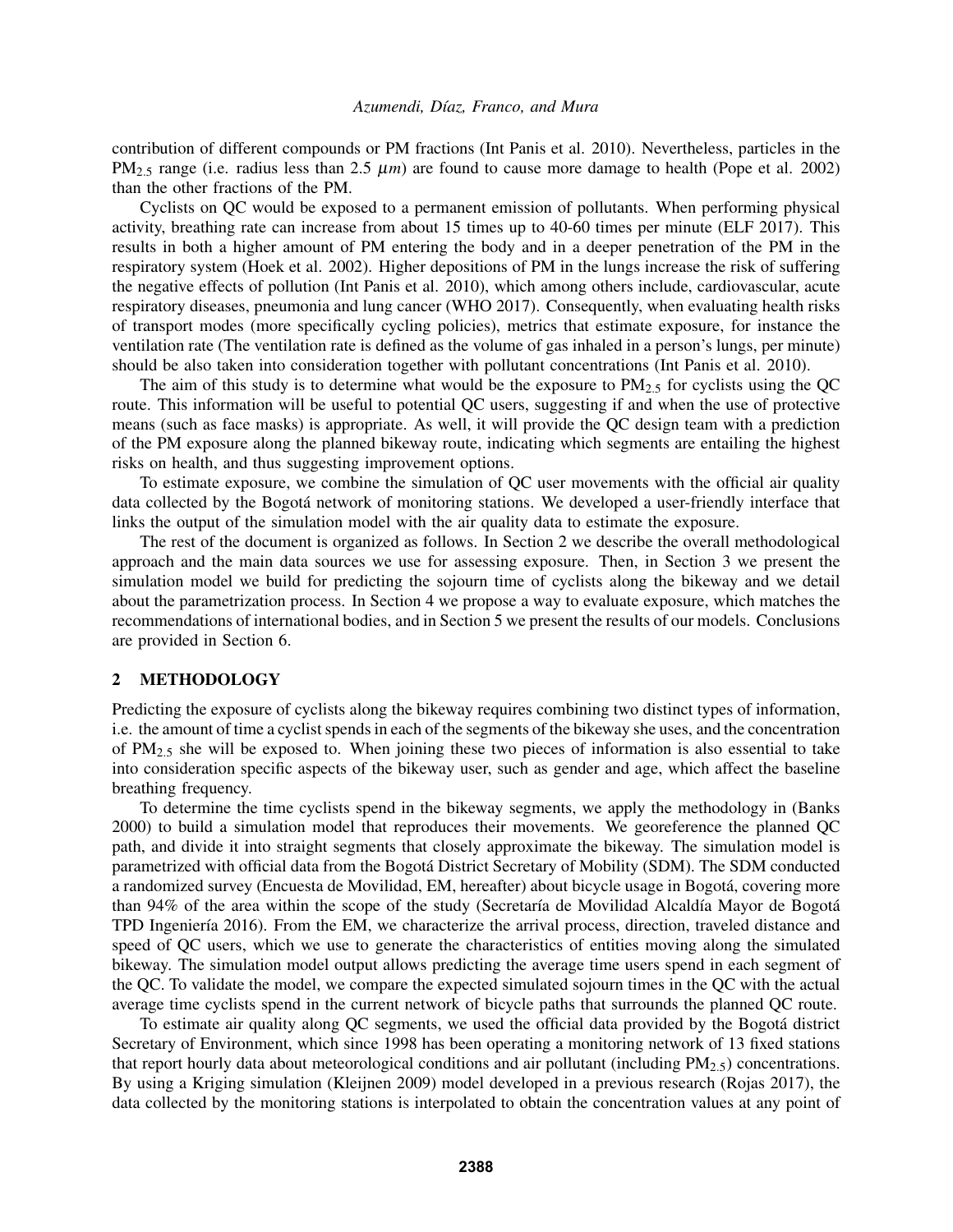Bogotá. We assume the outdoor air quality will not have any significant change until the construction of QC.

The simulation output and the  $PM<sub>2.5</sub>$  concentration allows estimating the exposure of bikeway users, for which we rely on the average daily dose definition provided by the United States Environmental Protection Agency (EPA) (US EPA 1992).

# 3 SIMULATION MODEL

Simulation models are recognized as effective tools for supporting the effective planning of transport systems (Ziemke et al. 2017). In this section, we fully describe the simulation model we build for predicting the sojourn time of cyclists in the QC, at different times during the day. We clearly list the assumptions of the modeling, then we detail on the parametrization process, and finally on its verification and validation.

This work uses the SIMIO $^{\circledR}$  simulation modeling framework, which supports the object-oriented modeling paradigm, with provisions for process and event driven simulation (Pegden and Sturrock 2010). The selection of this software is justified by its high-level modelling language that will allow future modifications without much effort.

The assumptions our modeling is based on are the following ones:

- 1. The demographics of cyclists estimated from the EM data will correctly characterize QC users;
- 2. The origin and destination, as well as speed of trips estimated from the EM data will not change when the QC will be introduced;
- 3. The QC segments between reference points used in the model to shape the bikeway will be straight segments.

The QC was modeled using 119 geographical coordinates, which accurately represent the route layout. Cyclists are the entities in the model, and are defined by their origin, speed, destination direction and travel distance. The time horizon for the simulation was a single day, which we selected to represent the average workday.

# 3.1 Simulation Parameters

The bicycle traffic simulation model, depends on having an accurate understanding of the cyclist behavior (Ma and Luo 2016). Thus, the simulation parameters are determined by the data collected from potential users. The district department of mobility in Bogotá (SDM) conducted the EM survey between March 15*th* and August 30*th* of 2015, on 28,025 individuals from the city and 17 other neighboring municipalities (the citizens of Bogotá represented about  $87\%$  of the study zone). Data was collected for a region that covers over 94% of the area of interest, and includes interviews conducted in homes and surveys made to cyclists. The survey data allows concluding that men use bicycle 3 times more than women, and among those who use it, the largest population share is aged between 15 and 44 years (Secretaría de Movilidad Alcaldía Mayor de Bogotá TPD Ingeniería 2016).

Among the people included in the EM study were 3,649 bicycle path users, who reported time, place of origin and destination of their trips (Secretaría de Movilidad Alcaldía Mayor de Bogotá TPD Ingeniería 2016). Out of the 9,260 original bicycle trips recorded, around 13.81% (1,279 trips) originated in the influenced zone. From this selected information, an origin-destination matrix (ODM) was estimated, based on the assumption that bikers using the current system of bikepaths will move to the QC, as it is a dedicated cycling avenue. Also, we do not estimate an increment in the volume of traffic due to population growth or modality changes. The input parameters are divided in 56 profiles, according to trip origin. The profiles match the zonal planning units (UPZ, from the Spanish acronym), which are territorial divisions used by the municipality.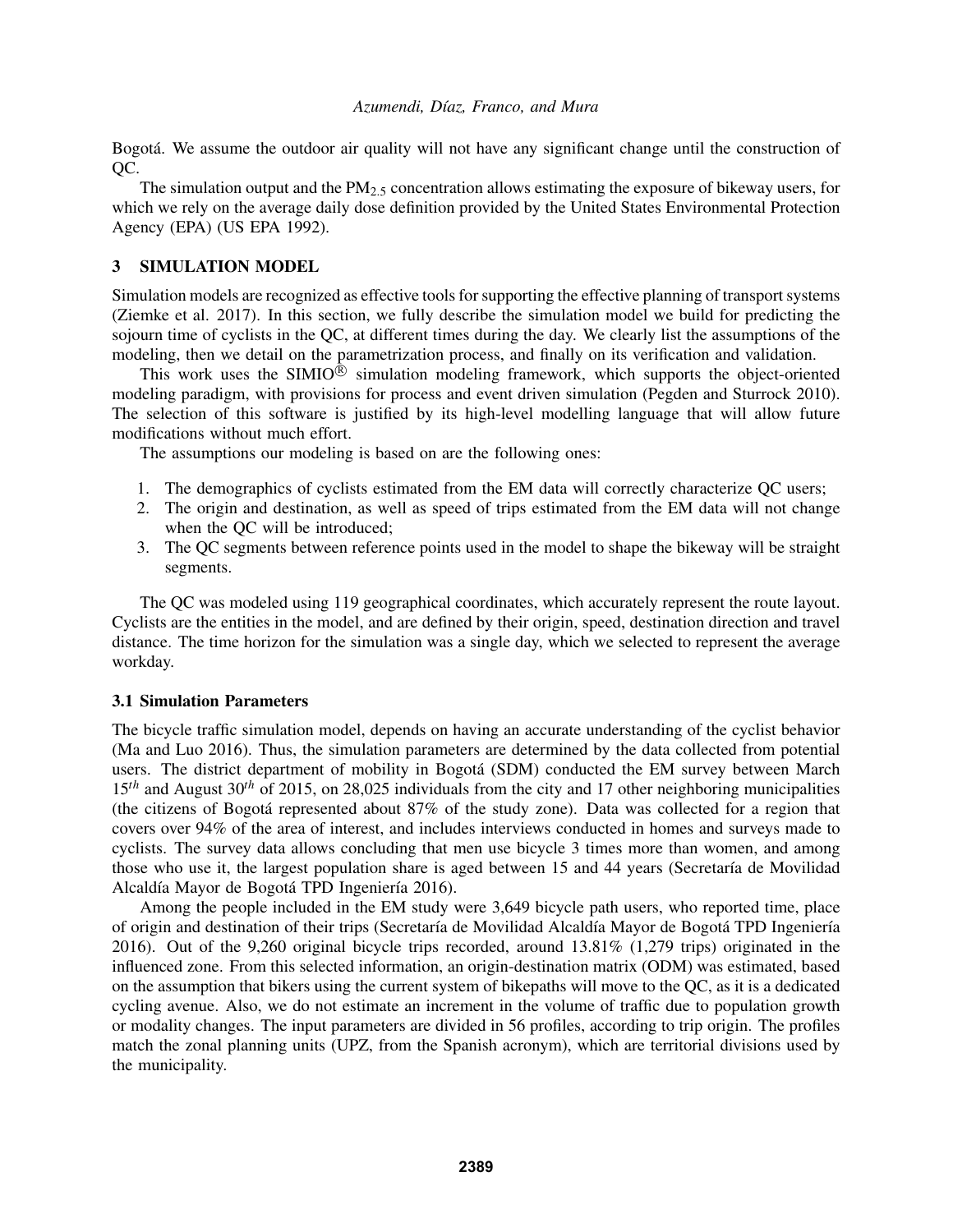# 3.1.1 Arrival Process

We created the arrivals to QC according to the spatial distribution and demographics of the UPZ. When a UPZ generates a cyclist, then the model will generate an arrival in the point along the QC route closest to the geographic center of the UPZ.

The time at which cyclists start their trip is obtained from the ODM. Then, we sum up the partial arrival flows from all the UPZs and calculate the hourly rates along the time horizon (24 hours), as shown in figure 1. To verify that the arrivals within each hourly interval among different UPZ were homogeneous, we checked equality of means and variances on each hour among UPZ. The results confirms homogeneity, but since distinct hours have different rates, we model the overall cyclists arrival process using a non-homogeneous Poisson process (NHPP) that depends on the hour of the day (Gallager 2013).



Figure 1: Hourly cyclists arrival rates, as obtained from the EM data.

# 3.1.2 Trip Direction

On a typical workday, most Bogotá citizens travel to their works in the early morning, have a break in the middle of the day, and commute back home in the evening hours.

To model these mobility patterns, we divide the time horizon in ranges, with moving direction and starting probabilities changing in these ranges. After evaluating the data, we decided that cyclists mobility behavior can be clustered in three distinct ranges: from midnight to 8 am, from 8am to 3pm and from 3pm to midnight. Bogotá exhibits marked differences among city areas as far as their use is concerned: there are zones that are clearly residential and other ones that are predominantly industrial. In the morning, most people start the trips on residential zones and choose the direction to get to a commercial or industrial zone. These patterns in the model entities direction can be appreciated in the ODM matrix.

### 3.1.3 Trip Length

From the geographical coordinates of trip origin and destination, we calculate *D*, the distance traveled using the set of equations 1-3, which are the haversine formulas. In equation 1,  $\phi_i$  denotes the latitude of point *i* and  $\Delta \phi$  and  $\Delta \alpha$  the differences in latitude and longitude between the two points. In equation 2, atan2( $\cdot$ ,  $\cdot$ ) is the multi-valued inverse tangent function, and in equation 3, *R* is Earth radius (6.371km).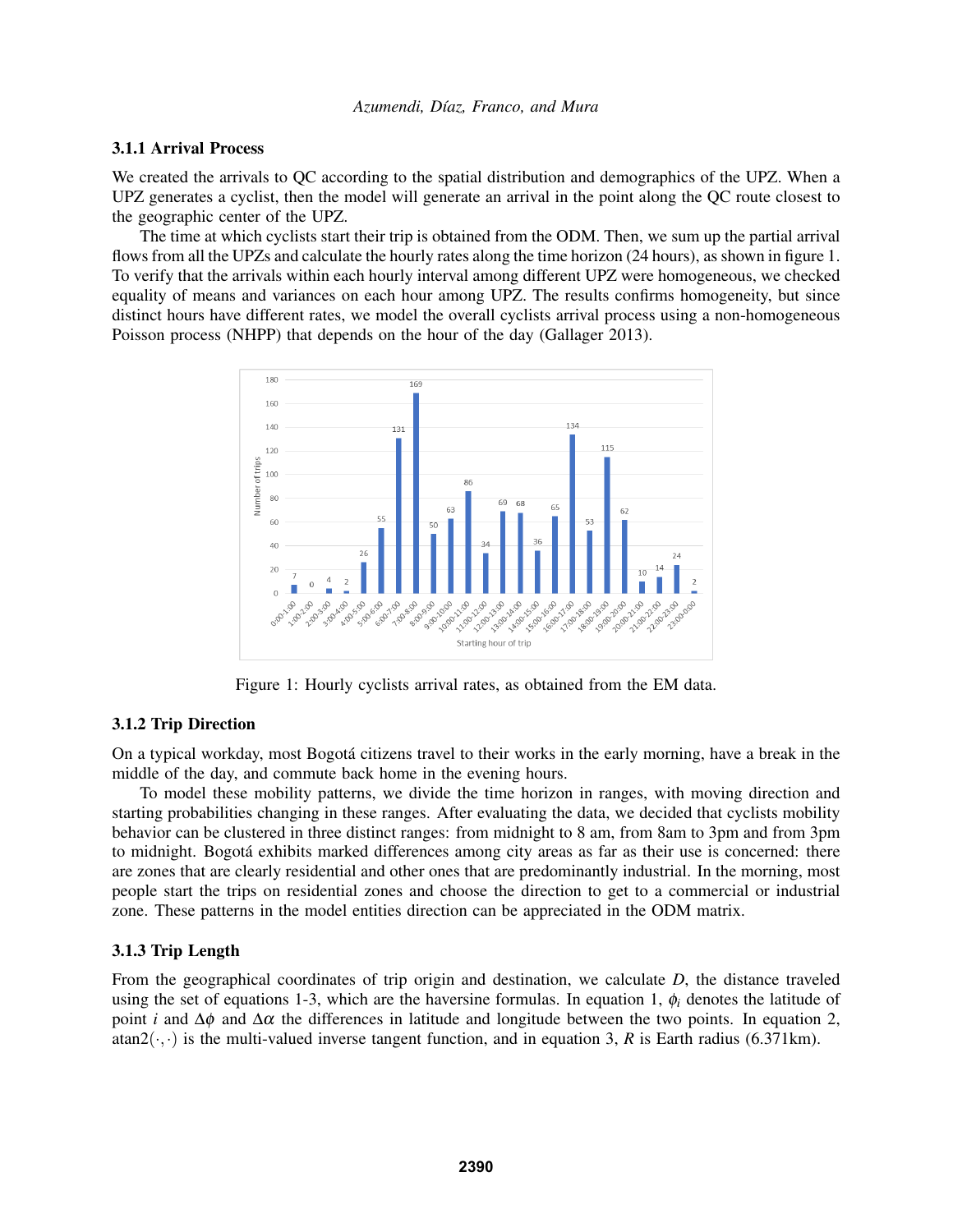$$
a = \sin^2\left(\frac{\Delta\phi}{2}\right) + \left[\cos(\phi_1)\cos(\phi_2)\sin^2\left(\frac{\Delta\alpha}{2}\right)\right]
$$
 (1)

$$
c = 2 \operatorname{atan2} \left( \sqrt[2]{a}, \sqrt[2]{1-a} \right) \tag{2}
$$

$$
D = Rc \tag{3}
$$

By conducting a Kolmogorov-Smirnov fitting test we conclude with a confidence level of 95% that the distribution of the trip distance of the entities can be modelled by a Weibull distribution, with shape 1.1171, and scale 4.9120. These parameters were fitted by maximum likelihood estimation with the fitdistrplus R library. Figure 2 shows the empirical distribution of the trip distance collected data.



Figure 2: Distribution of cyclists' travel distance.

### 3.1.4 Entities Speed

The speed of cyclists was modeled using the EM data. Based on results published in the literature (Gates et al. 2006), we set the minimal speed to 3.5 km/h. As for the maximum speed, we took as a reference law 1811 of 2016, which defined the maximum bicycle speed to be 25 km/h (MTC 2016). All speed values in EM survey falling outside this range are classified as atypical and not considered for modelling cyclists' speed. From the valid data, we obtain an empirical speed distribution, which we use in the simulation model to assign a trip speed to each cyclist.

The results of preliminary simulations indicated that several segments along the route may have large numbers of cyclists sharing the same lane. Thus, even though congestion along bikeways is rare compared to the one generated by vehicular traffic (Dobler and Lámmel 2016), we decided to model the influence of the segment load on cyclists' speed.

To account for the effect of bicycle traffic congestion on speed, we consider that, independently on whether or not cyclists would overtake other cyclists, the net effect of congestion would be a speed reduction. By analyzing again the results of preliminary simulations, we estimated the number of people in each segment over time, and we found that 90% of the time, no more than 4 cyclists will be found sharing the same QC segment. Therefore, we decided that only when a cyclist enters a segment and sees more than 4 users his average speed for the segment would decrease. We assume in the model that for each cyclist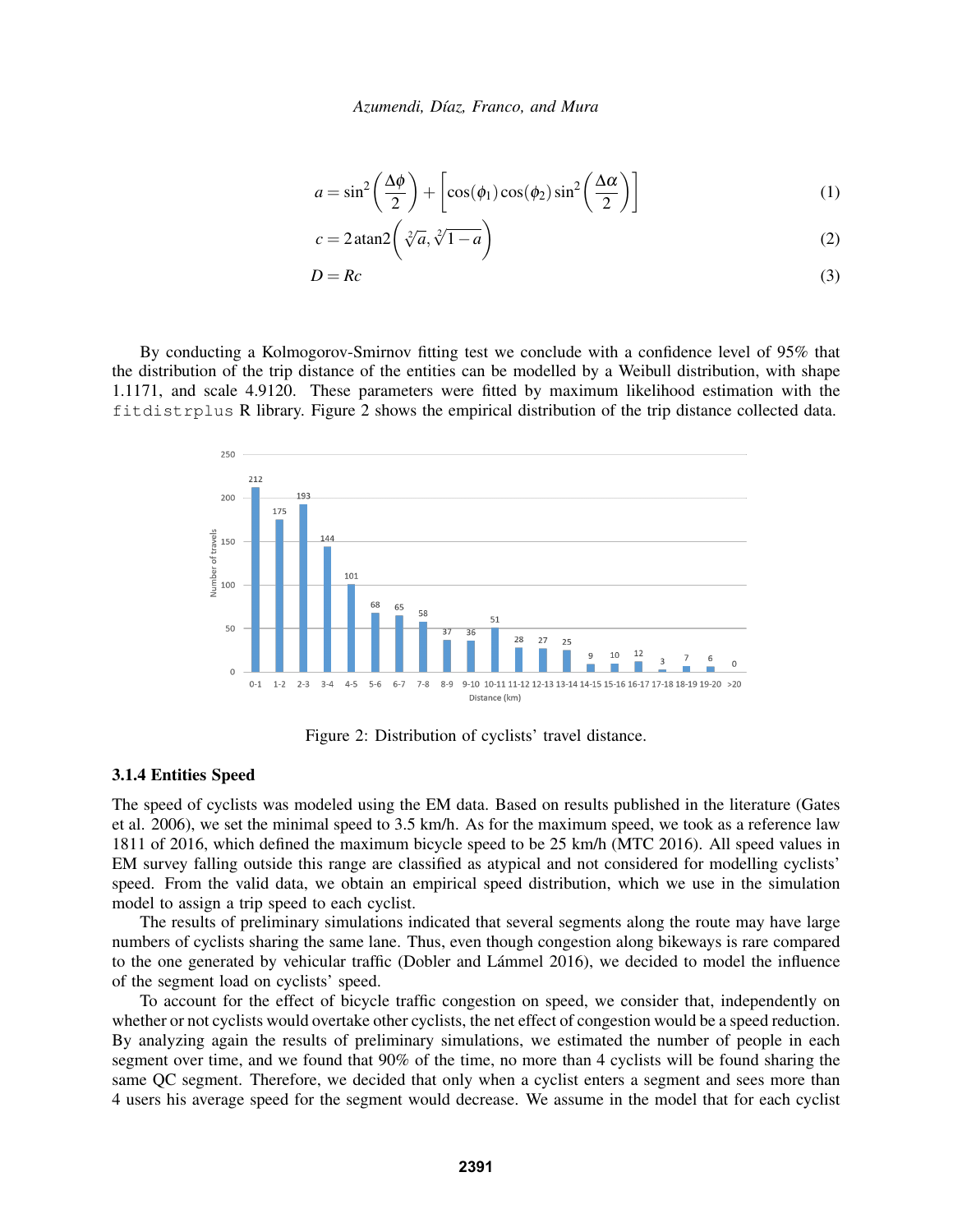in a route segment that overcomes the maximum, a cyclist will slow down its speed in that segment by 7.25%. We set this value based on recommendations by experts in bikeway design.

#### 3.2 Model Verification and Validation

Following Banks steps in a simulation study, we performed model verification and validation (Banks 2000). For verification, we were concerned on whether the discrete time step we use to check whether an entity has reached its final destination has a significant effect on the length of its trip. To check if the difference between the distance assigned and the true simulated distance traveled is significant, we compared the result obtained by the ODM data set and the results of the model, both with estimated at 95% confidence level. By comparing the confidence intervals, we conclude that the discrete time assumption used in the simulation for controlling the cyclists' trips has no meaningful implications.

The purpose of validation, is to determine whether the conceptual model is an accurate representation of the real system (Banks 2000). To conduct a model validation, we performed a statistical comparison of the average simulated trip time and of the average trip time, as extracted from the EM data. Notice that the latter information was not used to parametrize the simulation model. We find that a 95% confidence level confidence interval for the average simulated trip time computed with the output of least 75 simulation runs is contained in the 95% confidence level confidence interval of the average trip time obtained from the EM data. Therefore, we conclude that the model is valid.

### 4 ESTIMATING EXPOSURE

Various definitions of exposure have been proposed. For instance, the United States Environmental Protection Agency (EPA) in its guideline document (US EPA 1992) defines exposure as the chemical concentration at the boundary of the body. Other approaches, for instance the one proposed in the study of exposure by Fajardo and Rojas for the spatial analysis of exposure to  $PM_{2.5}$  in Bogotá (Fajardo and Rojas 2012), consider exposure as the potential dose of contaminant that would inhaled. In line with this extended definition, and according to the EPA Exposure Assessment Tools by Routes - Inhalation (US EPA 2017), we use the following equation to calculate *AD*, the average dose a cyclist would inhale in a bicycle trip on the QC that goes from segment  $s_1$  to segment  $s_2$ :

$$
AD = VR \cdot \left(\sum_{i=s_1}^{s_2} C_i \cdot \frac{ED_i}{\sum_{i=s_1}^{s_2} ED_i}\right) \cdot \frac{1}{BW} \tag{4}
$$

where *VR* is the ventilation rate, measured in  $m^3min^{-1}$ ,  $C_i$  is the average pollutant concentration on segment *i* of the bikeway path, measured in  $\mu g m^{-3}$ ,  $ED_i$  is the average exposure duration, in minutes, and *BW* is the cyclist body mass, measured in *kg*.

Notice that equation 4 depends on age and gender because the VR varies in relation to those parameters: women breathe significantly more frequently than men do when riding a bicycle (Int Panis et al. 2010). The data used in this study for the VR values are the average ventilation rates, adjusted for body weight while performing activities, within the specific activity categorized by gender and by age (US EPA 2011). It was supposed that cycling in the QC lane will demand a moderate level of physical activity, supported on the results presented by the U.S. EPA in 1985 (US EPA 2011).

The  $C_i$  factors in equation 4 are estimated from the official air quality data of Bogotá city. In 1998, the city government established the Bogota Monitoring Network of Air Quality (RMCAB, from its Spanish ´ acronym). This network currently consists of 13 automated fixed stations, distributed across the entire city, plus a mobile monitoring station. Each station monitors a set of meteorological variables and of air pollutant concentrations, including  $PM<sub>2.5</sub>$ . The RMCAB data is managed by the Bogotá district Secretary of Environment, who validates, stores and provides the data to the general public. We used this official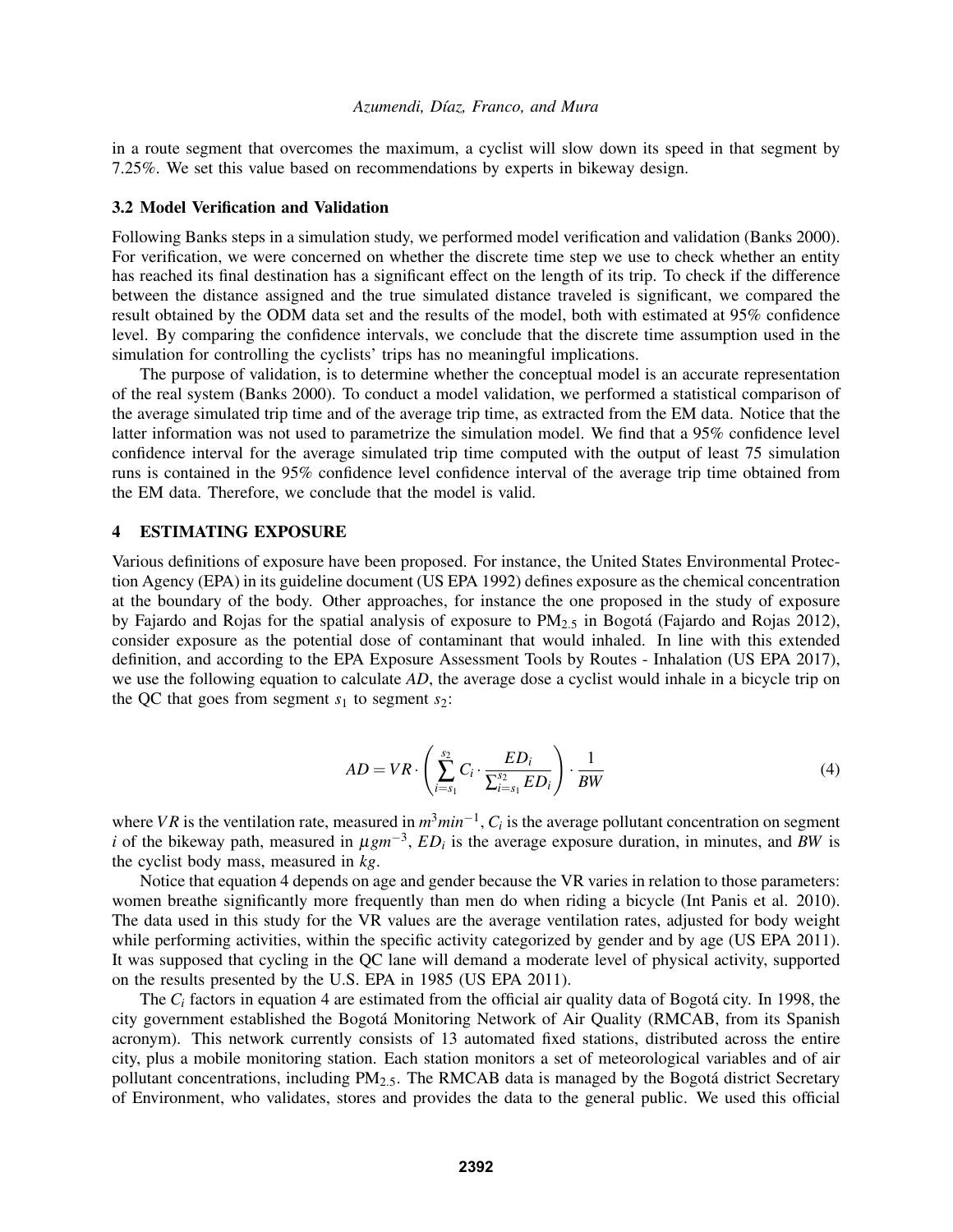data to predict the concentration of air pollutants across the entire surface area of Bogotá, by applying the Kriging method of spatial interpolation. The complete description of this piece of work, which is outside the scope of the research presented in this paper, can be found in (Rojas 2017). The information of a random workday from the paper mentioned above is used to estimate the *C<sup>i</sup>* , the average concentrations of PM<sub>2.5</sub> for the modelled segments of the QC, in the different time ranges of interest.

As for the  $ED_i$  factors in equation 4, i.e. the average time spent in each segment of the bikeway route by a cyclist, we obtain them from simulation results.

# 5 RESULTS

This section presents the results we obtained from our study, divided in three main parts. First, we describe the predictions obtained from the simulation model, then those we get for air quality, and finally the exposure to  $PM_{2.5}$  computed by compounding air quality measurements with the simulated travel times, according to equation 4.

## 5.1 Simulation Results

Figure 3 shows a map of Bogotá urban area divided by UPZ, with the currently planned QC route highlighted in orange. The route is divided into 119 segments, each segment modeling a straight portion of the bikeway. As a notation, we number segments consecutively, with segment 1 being the southernmost one and segment 119 the northernmost one. Also, we label with *North* and *South* the cyclists' trips that go towards that direction. Multiple simulation runs were aggregated to compute averages values of the measures of interest and confidence intervals with 95% confidence level.



Figure 3: Planned QC bikeway route and UPZ partitioning.

The simulated average times cyclist spend in segments of the route (the *ED<sup>i</sup>* factors of equation 4) are shown in figure 4, in hours, for trips going north and south, and for the three time ranges considered. This average time depends on the number of cyclists that are sharing the segment, their speeds and the length of the segment.

Table 1: Average time (in minutes) across all bikeway segments, per time range.

| Time range      |       | Average sojourn time | HW confidence interval |       |  |  |
|-----------------|-------|----------------------|------------------------|-------|--|--|
|                 | North | South                | North                  | South |  |  |
| $6:00 - 9:00$   | 2.130 | 5.322                | 0.030                  | 0.024 |  |  |
| $11:00 - 14:00$ | 2.406 | 3.228                | 0.060                  | 0.066 |  |  |
| $17:00 - 20:00$ | 2.268 | 5.266                | 0.054                  | 0.048 |  |  |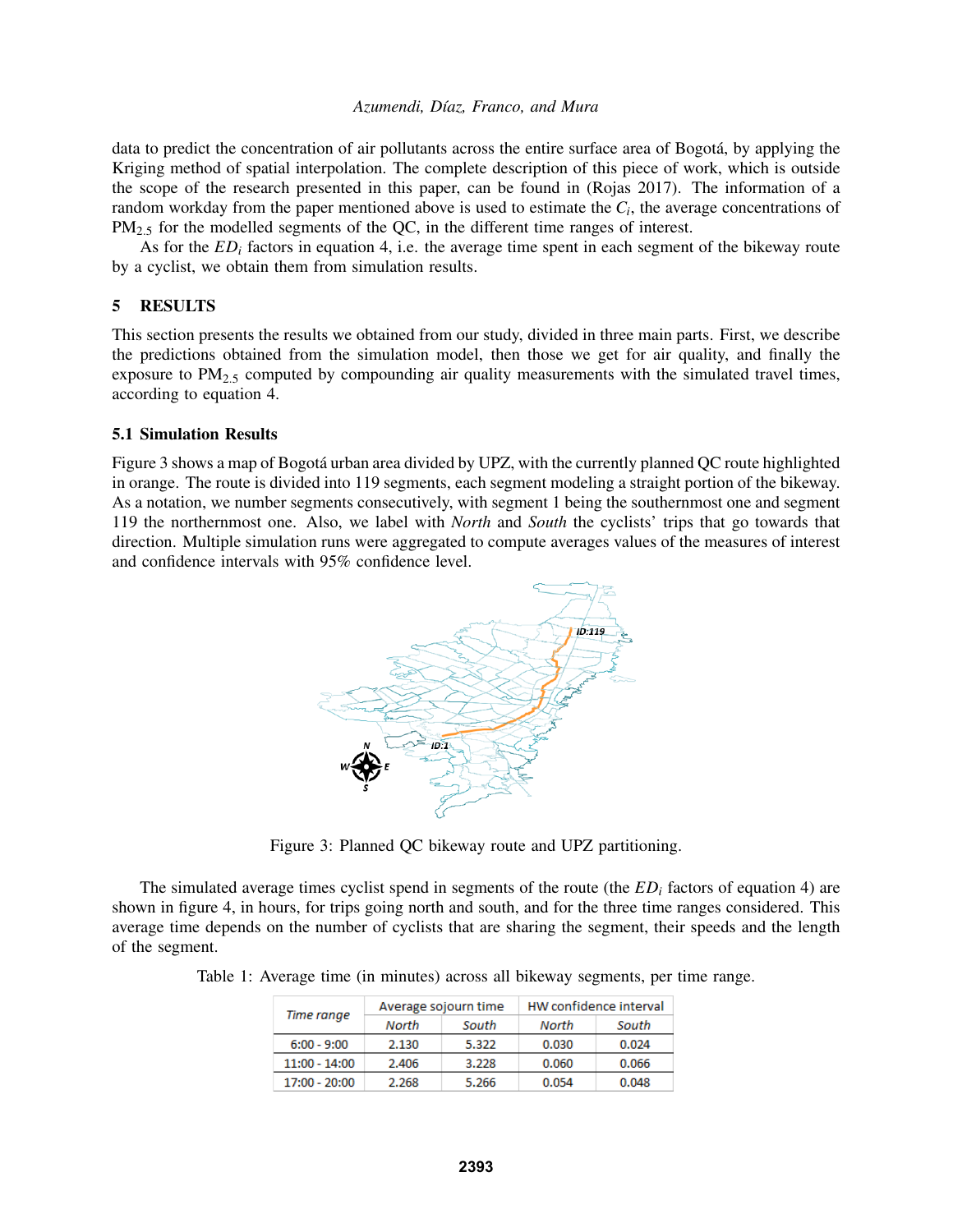

Figure 4: Average time spent in bikeway segments, in hours, by trip direction and time-range.

First of all, we consistently observe a peak in the first, southernmost segments. This is due to the very high number of trips originating in the area at the very end of the QC, most of which go further south and therefore fall out of the scope of our study. During the morning rush hour (time-range 1, left chart), more people are expected to head towards the north of the city (Secretaría de Movilidad Alcaldía Mayor de Bogotá TPD Ingeniería 2016). As our simulation results indicate, segments 80 to 115 show the highest average times. In the second time-range (middle chart), the peaks of the time spent by the cyclist are found in the southern segments. Also, time variability across segments is reduced. The simulation results for the last time-rage (right chart) shows that in the central segments people can spend as much as twice the time spent in other segments of the route. This could be because most of the trips in this time range originate in the south and north of the city, and end in the opposite side of the city, with people accumulating at the middle of the QC route.

Consistently across all time-ranges, people heading south spend more time in each segment than people going the other direction. This is because traffic going south is of higher intensity, and cyclists would have to slow down and stay longer on a segment. The average sojourn time across all segments, reported in table 1 for each time trip direction and time range together with the half-width of the confidence interval, statistically confirms the existence of this difference.

#### 5.2 Air Quality Results

From the Kriging interpolated air quality data, we estimate the average  $PM_{2.5}$  concentration for each segment in the QC (the *C<sup>i</sup>* factors in equation 4), which we show in figure 5. The morning and night time ranges are rush hours, and have a higher flow of vehicles on the streets. Accordingly, figure 5 shows that for those time ranges higher concentrations of  $PM_{2.5}$ , than those of the noon time-range. For some segments in the southern part of the QC (left part of the curves), the concentration in time range 1 is 2.5 times the concentration in time range 2.

In time range 1, concentrations of  $PM<sub>2.5</sub>$  are at their maximum levels. We observe that the highest concentrations are estimated for the southernmost segments of the QC, where the largest expected sojourn times are estimated (see figure 4). Even though the intersection between the set of highly polluted and the set of congested segments is of small cardinality, it should raise concerns about the health implications of the high exposure. On the contrary, the comparatively lower levels of  $PM_{2.5}$  on the northern QC segments would compensate in the exposure assessment the long sojourn times of cyclists in time range 1 (see figure 4.a).

In the second time-range, the concentrations of  $PM_{2.5}$  are at their minimum, as the traffic intensity in the city is much lower than in the morning. This is explained based on the normal working shift of the people. Hence, based only on the concentration variable, it could be concluded that the second time-range would the best moment to use the QC.

The last range reports smaller average values than the first one. Even if in the time range 3 a number of trip approximately equal to the one of time range 1 takes place, two distinct factors contribute to determine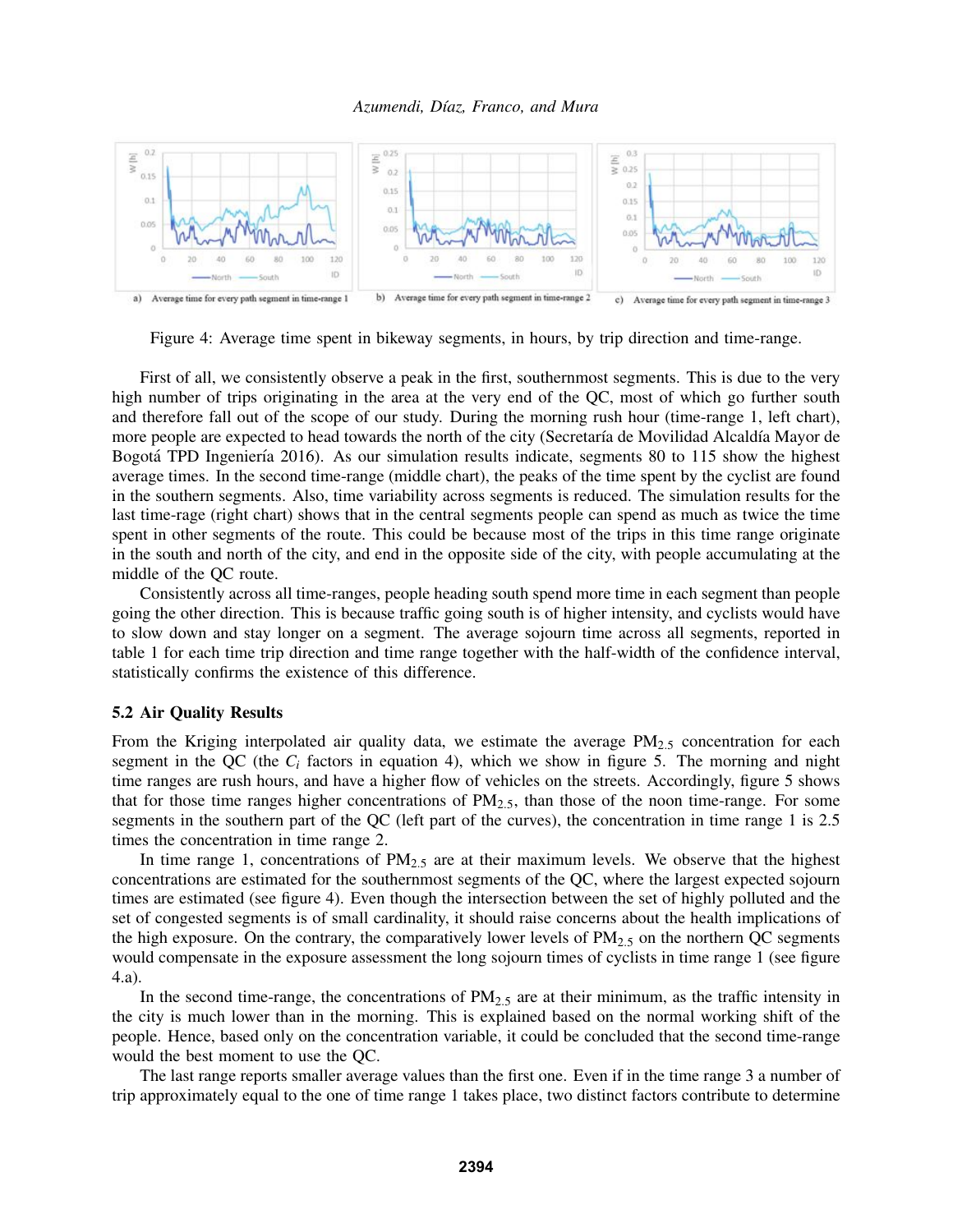lower averages of  $PM_{2.5}$  concentration: the first one is the largest spread of the trip starting times, and the second one is the more efficient dispersion of pollutants in the atmosphere later in the day.



Figure 5:  $PM_{2.5}$  concentration along the QC in the three considered time ranges.

#### 5.3 Exposure Results

The exposure, calculated according to equation 4, depends on the cyclists characteristics and on the route. Therefore, result can only be computed with reference to specific trips of specific users. Then, to evaluate exposure, we generated random profiles of bikeway users who would move along the QC path. The random generation of profiles is based on the information of the EM survey.

The segment-wise estimated exposure of the random generated mix of cyclists along the route is shown in figure 6). As expected, the behavior of the exposition along the route is very similar to the average time in the segment. However, significant differences exist among profiles, as women and young people will have higher exposure in almost every segment along the route, due to their higher ventilation rates (*V R* factor in equation 4). To provide a more precise characterization of the differences in the exposure determined by the cyclist profile, we report in table 2 the estimated *AD* for a set of sampled profiles, assuming that the trip goes along the whole QC.



Figure 6: Estimated exposure along the QC for randomly chosen cyclist profiles, by direction and time-range.

The values reported in table 2 help gaining an understanding of the magnitude of the cyclists' exposure along the route. Studies in the literature show that 24-hour exposure in small cities (Lee et al. 2017) can be around 4.6  $\mu$ *gm*<sup>−3</sup>*d*<sup>−1</sup>. With the levels of pollution in Bogotá, a couple of hours along the bikeway would results in a similar amount of inhaled PM<sub>2.5</sub>.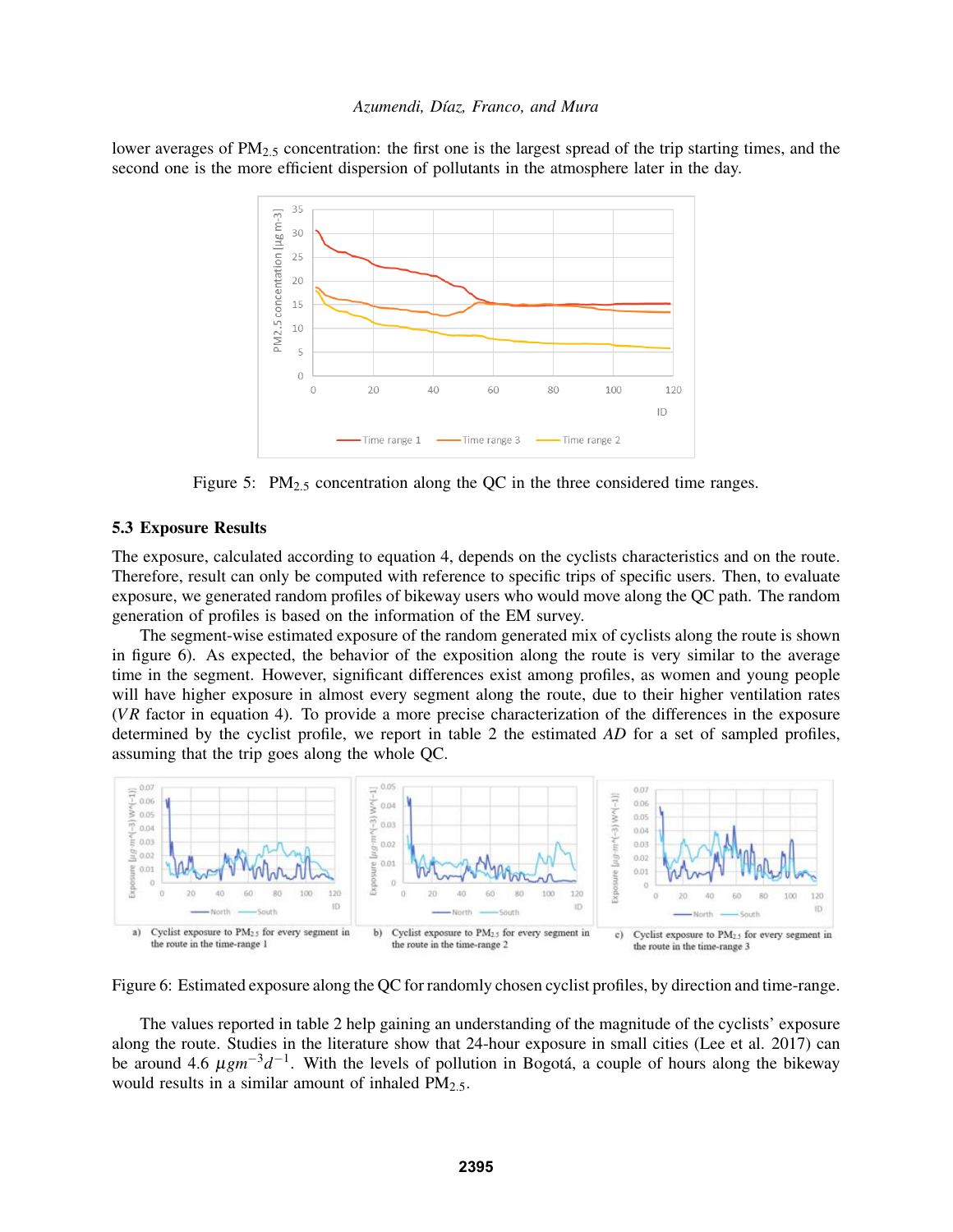| <i><b>Characteristic</b></i>                                                            | <b>Cyclists profile</b> |      |      |      |      |      |  |  |
|-----------------------------------------------------------------------------------------|-------------------------|------|------|------|------|------|--|--|
| Gender                                                                                  | F                       | М    | М    | М    | М    | F    |  |  |
| $Age$ [yr.]                                                                             | 23                      | 42   | 15   | 61   | 28   | 32   |  |  |
| Direction                                                                               | N                       | N    | N    | S    | S    | S    |  |  |
| Start hour                                                                              | 7                       | 12   | 17   | 6    | 13   | 18   |  |  |
| Start node                                                                              | 1                       |      | 1    |      | 1    | 1    |  |  |
| Final node                                                                              | 120                     | 120  | 120  | 120  | 120  | 120  |  |  |
| <i>Avg Exposure <math>PM_{2,5}</math></i><br>$\int \mu q \cdot kg^{-1} \cdot trip^{-1}$ | 1.37                    | 0.73 | 1.79 | 1.72 | 1.11 | 2.11 |  |  |
| HW $(a=5\%)$                                                                            | 0.04                    | 0.01 | 0.03 | 0.11 | 0.05 | 0.15 |  |  |

Table 2: Average exposure  $PM_{2.5}$  for cyclists traveling QC in different time ranges and direction.

#### 6 CONCLUSIONS

In this study, we describe the combined use of a traffic simulation model and air quality data to generate predictions about the exposure of cyclists to PM2.<sup>5</sup> along *Quinto Centenario*, a 25-km long bikeway that will be built in Bogotá.

The purpose of the simulation model is to provide estimates for the travel times of users, broken down into the time spent in the distinct segments that compose the modeled bikeway. An essential part of the our work focuses on the parametrization of the simulation model, to ensure the demand of bike trips, their characteristics in terms of origin/destination and speed are indeed capturing the real behavior of bikers in the city. Official data from a comprehensive survey collected by local authorities is used to determine the influence zone of the planned bikeway route, model the trip arrival process, estimate an ODM and speed of trips.

The information about air quality along the bikeway is obtained by the spatial interpolation of the official city data collected by a network of monitoring stations. By combining the spatial distribution of PM<sub>2.5</sub> concentrations with the average time cyclists would spent along the bikeway, we can obtain estimates for the cumulative exposure of bikeway users according to the suggested EPA metrics for inhalation along routes.

Knowing a persons gender and age allows calculating exposure in terms of the predicted average amount of PM2.<sup>5</sup> that a cyclist would inhale in a bike trip along *Quinto Centenario*. This information is valuable for both people working on the design of the route and for its users. The first ones can use it to compare the impact on health of different routes options, while the latter ones can make an informed decision about the correct physical barrier they can use to protect themselves from the effects of long-term exposure to pollutants. The preliminary results of this work have been presented to the mobility authority of Bogota.´ We are currently working on the development of an improved simulation model that allows considering a better characterization of the exposure for high altitude cities, as well as on the evaluation of the overall cost-benefit of performing physical activity in polluted environments.

### **REFERENCES**

Alcaldía Bogotá, Gabinete Distrital Alcaldía Mayor de Bogotá D.C. 2016. "Proyecto del Plan de Desarrollo 2016-2020".

- Banks, J. 2000. "Introduction to Simulation". In *Proceedings of the 2000 Winter Simulation Conference*, 7–18, edited by A.Jones et al., Piscataway, New Jersey:IEEE.
- C40 Cities, Finance Facility 2016. "Cycling for all on Bogotás First Resilient Cycle Highway". Accessed 1 December 2017. https://www.c40cff.org/projects/bogota-quinto-centenario.
- Dobler, C., and G. Lámmel. 2016. "The Multi-Modal Contribution". The Multi-Agent Transport Simulation *MATSim, London, Ubiquity Press*:135–140.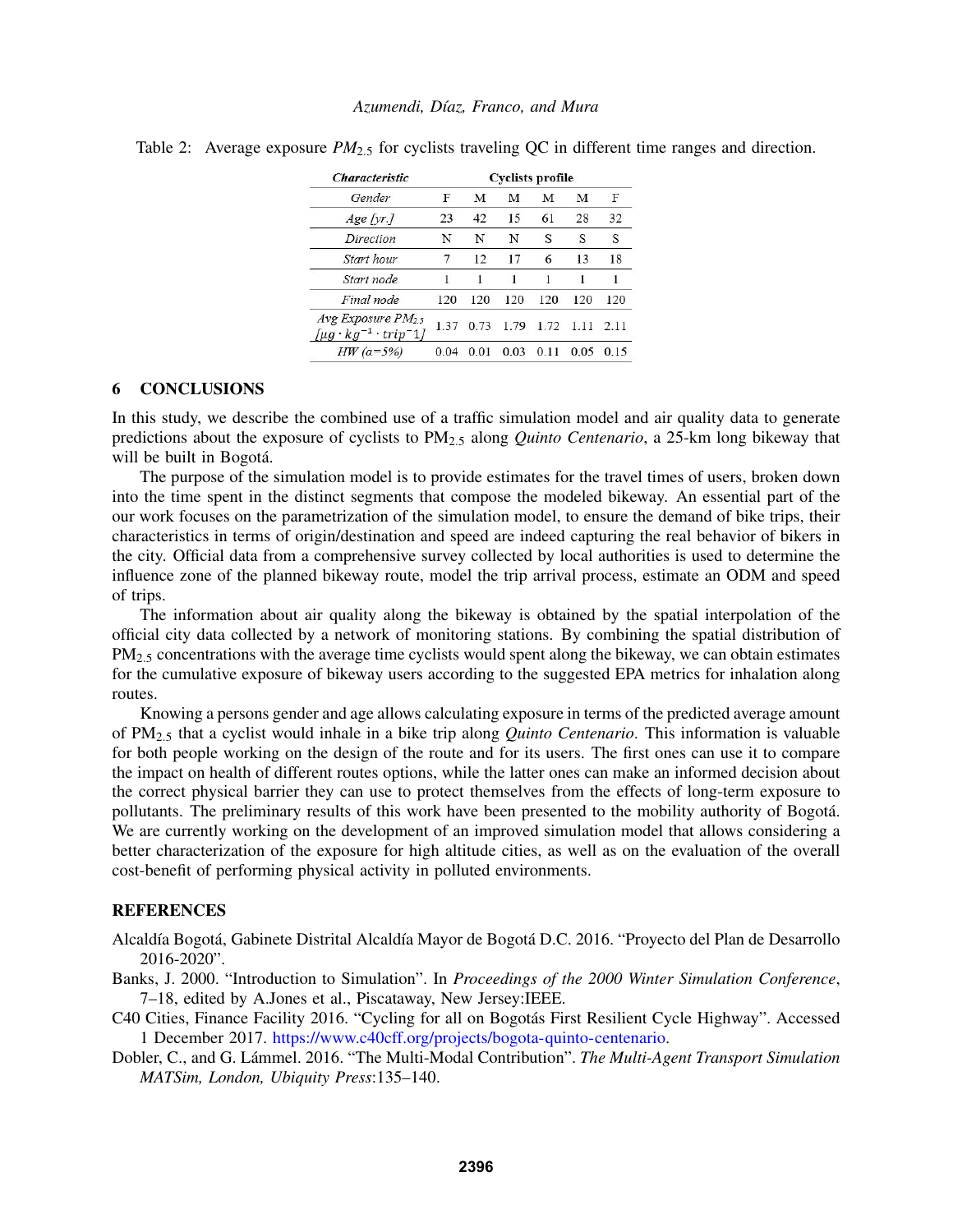- ELF, European Lung Foundation 2017. "Your Lungs and Exercise". Accessed 1 December 2017. http: //www.europeanlung.org/assets/files/en/publications/lungs-and-exercise-en.pdf.
- Fajardo, O., and N. Rojas. 2012. "Particulate Matter Exposure of Bicycle Path Users in a High-altitude City". *Atmospheric Environment* 46:675–679.
- Franco, J., J. Segura, and I. Mura. 2016. "Air Pollution Alongside Bike-Paths in Bogot-Colombia". *Frontiers in Environmental Science* 4:77.
- Gallager, R. 2013. "Poisson Processes". *Stochastic Processes: Theory for Applications, New York, Cambridge University Press*:72–104.
- Gates, T., D. Noyce, A. Bill, and N. Van Ee. 2006. "Recommended Walking Speeds for Pedestrian Clearance Timing Based on Pedestrian Characteristics". *Transportation Research Board, 85th Annual Meeting, Washington, D.C.*.
- Hoek, G., B. Brunekreef, S. Goldbohm, P. Fischer, and P. Van Den Brandt. 2002. "Association Between Mortality and Indicators of Traffic-related Air Pollution in the Netherlands: A Cohort Study". *The Lancet* 360(9341):1203–1209.
- Int Panis, L., B. De Geus, G. Vandenbulcke, H. Willems, B. Degraeuwe, N. Bleux, V. Mishra, I. Thomas, and R. Meeusen. 2010. "Exposure to Particulate Matter in Traffic: a Comparison of Cyclists and Car Passengers.". *Atmospheric Environment* 44(19):2263–2270.
- Kleijnen, J. 2009. "Kriging Metamodeling in Simulation: A Review". *European Journal of Operational Research* 192(3):707 – 716.
- Lee, S., S. Yu, and S. Kim. 2017. "Evaluation of Potential Average Daily Doses (ADDs) of PM2.5 for Homemakers Conducting Pan-Frying Inside Ordinary Homes under Four Ventilation Conditions". *Global Health* 14(1):78–88.
- Ma, X., and D. Luo. 2016. "Modeling Cyclist Acceleration Process for Bicycle Traffic Simulation using Naturalistic Data". *Transportation Research Part F* 40:130–144.
- MTC, Ministerio de Transporte de Colombia 2016. "Ley 1811 del 21 de octubre de 2016". Bogota: Republica ´ de Colombia - Gobierno nacional.
- Pegden, D., and D. Sturrock. 2010. "Introduction to Simio". In *Proceedings of the 2010 Winter Simulation Conference*, WSC '10, 1–10, edited by B.Johansson et al., Piscataway, New Jersey:IEEE.
- Pope, C., R. Burnett, M. Thun, E. Calle, K. Ito, and G. Thurston. 2002. "Lung Cancer, cardiopulmonary Mortality, and Long-term Exposure to Fine Particulate Air Pollution". *JAMA* 287(9):1132–1141.
- Rojas, N. 2017. "Spatial Analysis of Exposure to PM2.5 in the Urban Area of Bogota Between 2010 and ´ 2016". Industrial Engineering B.Sc. thesis, Universidad de los Andes.
- Secretaría de Movilidad Alcaldía Mayor de Bogotá TPD Ingeniería, Consorcio Transconsult, Infométrika 2016. "Encuesta de Movilidad 2015". Secretaría de Movilidad, Bogotá.
- US EPA, U.S. Environmental Protection Agency 1992. "Guidelines for Exposure Assessment". Federal Register 57(104):22888-22938, Washington, DC.
- US EPA, United States Environmental Protection Agency 2011. "Exposure Factors Handbook Chapter 6". EPA ExpoBox, Washington DC.
- US EPA, United States Environmental Protection Agency 2017, nov. "Exposure Assessment Tools by Routes - Inhalation". Last Access: 1 december 2017. https://www.epa.gov/expobox/ exposure-assessment-tools-routes-inhalation.
- WHO, World Health Organization 2017. "Los Efectos Sobre la Salud". Departamento de Salud Pública, Medio Ambiente y Determinantes Sociales de la Salud. Accessed 1 december 2017. http://www.who. int/phe/health topics/outdoorair/databases/health impacts/es/.
- Ziemke, D., S. Metzler, and K. Nagel. 2017. "Modeling Bicycle Traffic in an Agent-based Transport Simulation". *Procedia Computer Science,* (109C):923–928.